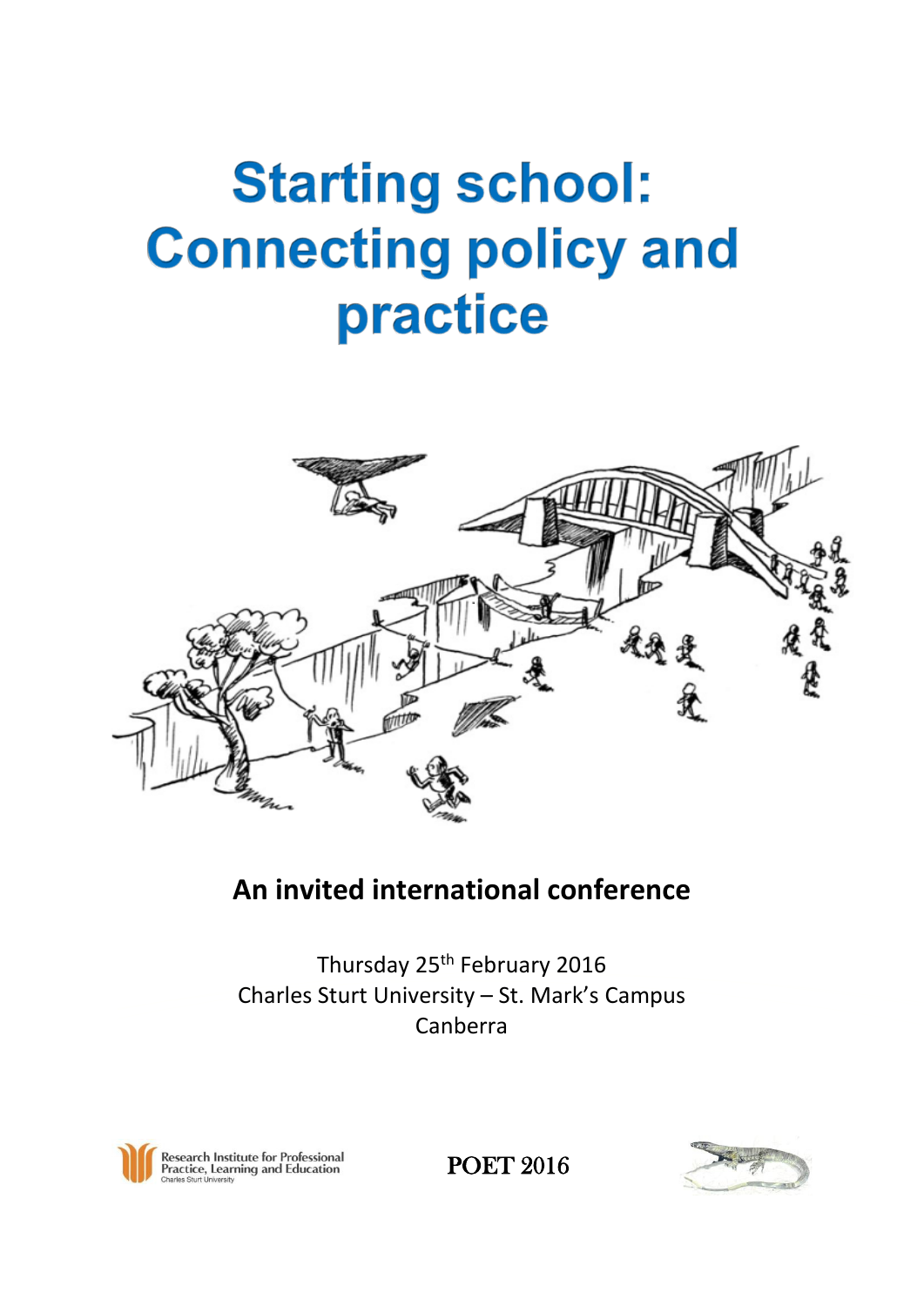| 8.45  | <b>Arrival</b>                                                                                                                                                                                                                                  |
|-------|-------------------------------------------------------------------------------------------------------------------------------------------------------------------------------------------------------------------------------------------------|
| 9.10  | <b>Welcome to Country</b><br>Ms Violet Sheridan, Ngunnawal Elder                                                                                                                                                                                |
| 9.20  | <b>Welcome to Charles Sturt University</b><br>Professor Toni Downes, Deputy Vice-Chancellor (Academic), Charles Sturt<br>University                                                                                                             |
| 9.30  | Pedagogies of Educational Transitions - An Introduction<br>Professor Sue Dockett, Charles Sturt University                                                                                                                                      |
| 9.40  | Findings from the Continuity and change in curriculum<br>and pedagogies as children start school project - Part 1<br>Professor Sue Dockett, Professor Bob Perry, Ms Jessamy Davies, ETC <sup>2</sup><br>Research Team, Charles Sturt University |
| 10.10 | <b>Morning Tea</b>                                                                                                                                                                                                                              |
| 10.40 | Findings from the Continuity and change in curriculum<br>and pedagogies as children start school project - Part 2<br>Professor Sue Dockett, Professor Bob Perry, Ms Jessamy Davies, ETC <sup>2</sup><br>Research Team, Charles Sturt University |
| 12.10 | Lunch                                                                                                                                                                                                                                           |



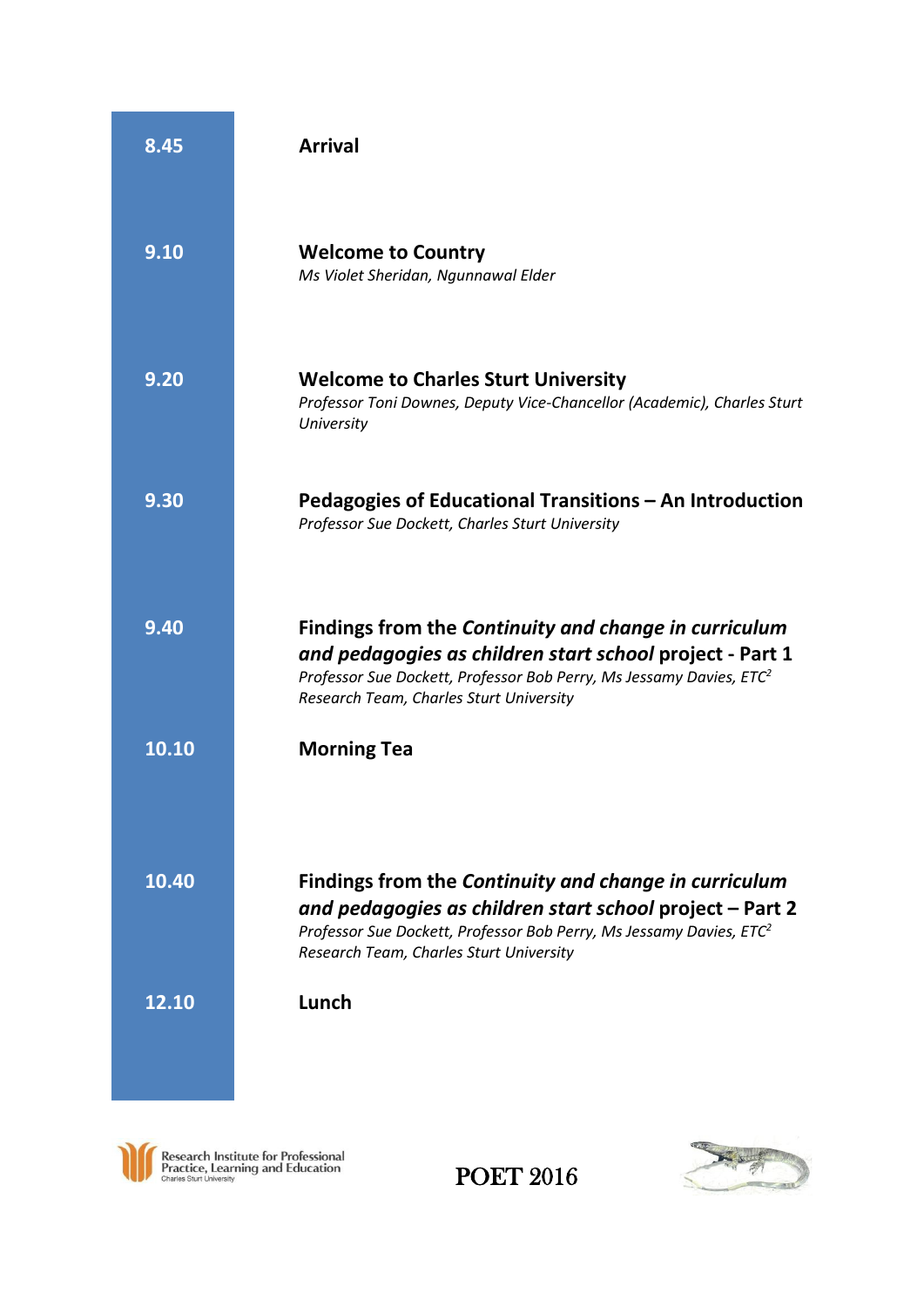| 12.55 | <b>Keynote Address: The Nordic Welfare System</b><br>Professor Gestur Guðmundsson, University of Iceland                                                            |
|-------|---------------------------------------------------------------------------------------------------------------------------------------------------------------------|
| 1.40  | <b>Transition in Aotearoa New Zealand - Bicultural Journeys</b><br>Associate Professor Sally Peters and Associate Professor Margie Hohepa,<br>University of Waikato |
| 2.20  | <b>Challenges in Starting School in Iceland</b><br>Dr Hrönn Pálmadóttir and Ms Kristín Karlsdóttir, University of Iceland                                           |
| 3.00  | <b>Afternoon Tea</b>                                                                                                                                                |
| 3.20  | The bairns are daein' fine: Starting School in Scotland<br>Professor Aline-Wendy Dunlop, University of Strathclyde                                                  |
| 4.00  | Sweden School Transitions and the Rites of Passage<br>Concept<br>Professor Anders Garpelin, Mälardalen University                                                   |
| 4.40  | <b>Final Questions, Discussion, and Feedback</b>                                                                                                                    |
| 5.00  | <b>Conference Close</b>                                                                                                                                             |
|       |                                                                                                                                                                     |